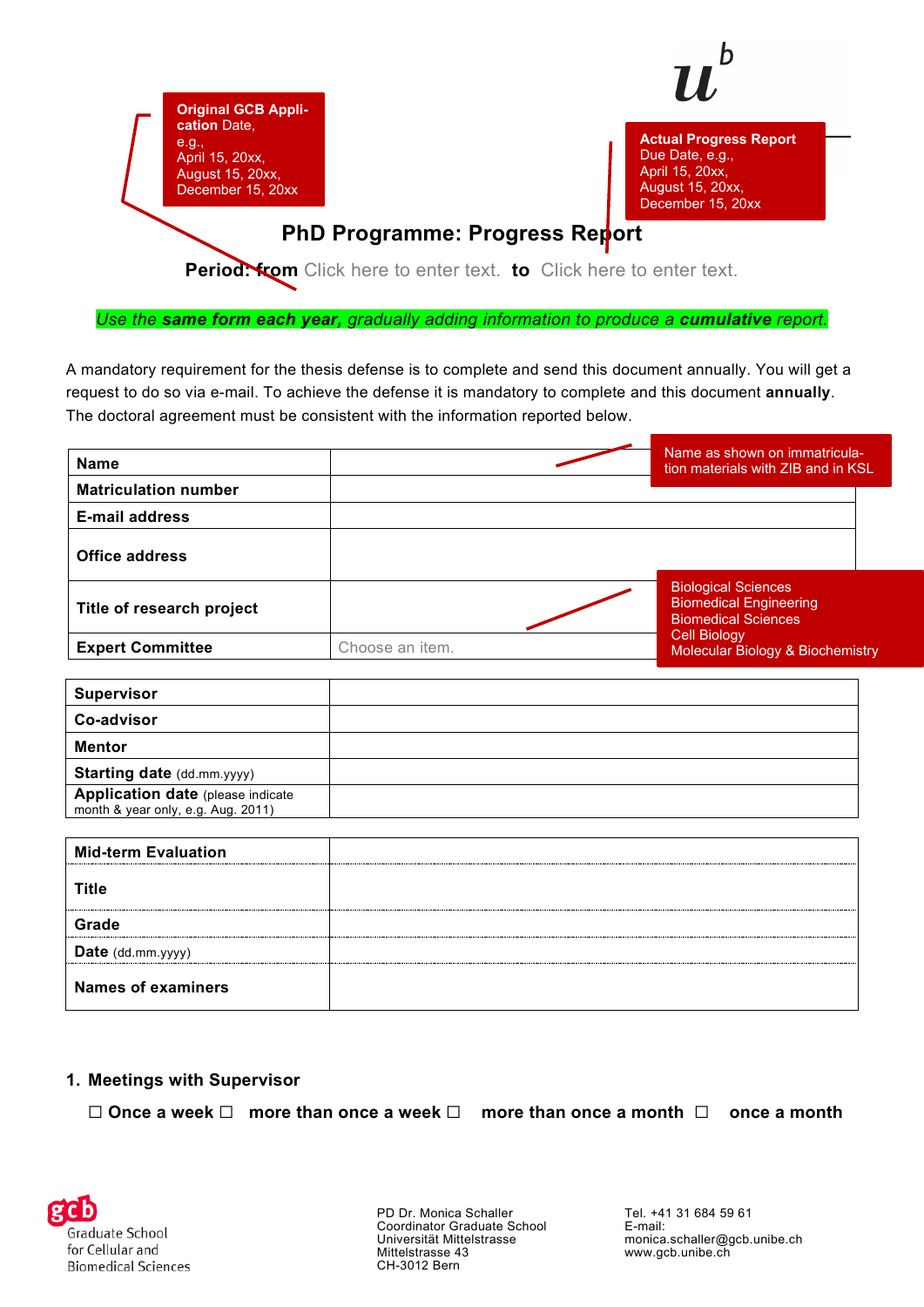#### **2. Meetings with Co-advisor**

Agreement. Changes to the original mandatory courses in the Doctoral Agreement require a revised

Doctoral Agreement

| (dd.mm.vvvv | <b>Remarks</b>      |                                                                                                             |  |  |  |
|-------------|---------------------|-------------------------------------------------------------------------------------------------------------|--|--|--|
|             |                     |                                                                                                             |  |  |  |
|             |                     |                                                                                                             |  |  |  |
|             |                     |                                                                                                             |  |  |  |
|             |                     |                                                                                                             |  |  |  |
|             | --------------      | Courses are listed as they are taken, the list will be<br>cumulative (each year courses are taken, they are |  |  |  |
|             | <br>--------------- | added here)                                                                                                 |  |  |  |
|             |                     | The Mandatory courses listed here will be the same<br>courses in the student's KSL Planning and Doctoral    |  |  |  |

### **3. Courses/Lectures/Seminars/Exams with ECTS and Grades (ECTS please refer to the courses in the doctoral agreement)**

| <b>Date</b> | <b>Description</b> | <b>ECTS</b> | Grade |
|-------------|--------------------|-------------|-------|
|             |                    |             |       |
|             |                    |             |       |
|             |                    |             |       |
|             |                    |             |       |
|             |                    |             |       |
|             |                    |             |       |
|             |                    |             |       |
|             |                    |             |       |
|             |                    |             |       |
|             |                    |             |       |
|             |                    |             |       |
|             |                    |             |       |

#### **4. Research Presentations**

| Internal presentations of research results: Title/place |
|---------------------------------------------------------|
|                                                         |
|                                                         |
|                                                         |
|                                                         |
|                                                         |
|                                                         |

| <b>Date</b> | Presentations at national meetings: Title/meeting |
|-------------|---------------------------------------------------|
|             |                                                   |
|             |                                                   |
|             |                                                   |
|             |                                                   |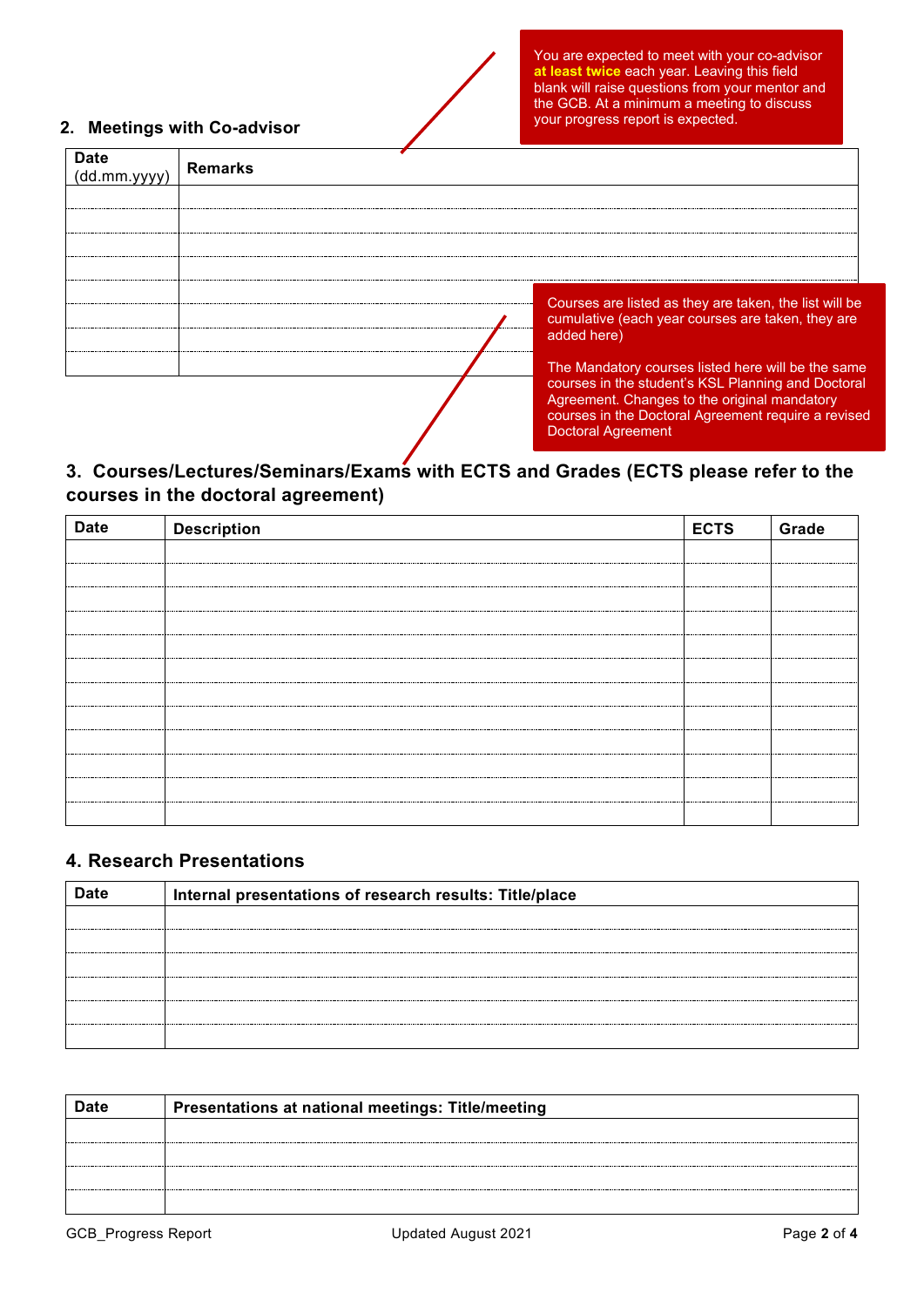| Presentations at international meetings: Title/meeting |
|--------------------------------------------------------|
|                                                        |
|                                                        |
|                                                        |
|                                                        |
|                                                        |
|                                                        |

# **5. Publications (list only publications relevant for your Ph Please check whether you:**

GCB affiliation is required on publications Add the requested information to the table below, making certain the publication title and authors are listed where in-

dicated

- $\Box$  have already added the GCB affiliation on each single publication
- ☐ have already registered your publications in BORIS

(Verify in BORIS:<http://boris.unibe.ch/search/advanced> and search for GCB publications). If not, publications can still be registered retrospectively *and* should be **linked to the GCB.**

| <b>Date</b> | Journal | Status* | Title/authors |
|-------------|---------|---------|---------------|
|             |         |         |               |
|             |         |         |               |
|             |         |         |               |
|             |         |         |               |
|             |         |         |               |

**\*** *Please indicate status of publications:* **(P)** *= published;* **(A)** *= accepted;* **(R)** *= in revision;* **(S)** *= submitted*

Here, refer to your Employee Appraisal Interview (EAI) or Mitarbeitergespräch (MAG). Did you have a discussion about future career? Post-doc positions, etc.?. Indicate on the GCB PR by checking the appropriate box and entering the date of the discussion below. GCB Students: The EAI is not required to be included with the PR. Tthe GCB Doctoral Agreement is a separate document and not required to be submitted with the PR.

#### 6. Interviews on further career path (quidelines)

Further information can be found at: [GCB Website Progress Report page.](https://www.gcb.unibe.ch/phd_program/progress_report/index_eng.html)

- 1. Approx. one to two years after the start of the doctorate: Meeting to discuss if, based on how the doctorate studies have progressed so far, a successful completion of the doctorate within the time specified can be expected.
- 2. Approx. one year before the anticipated completion of the doctorate: Meeting to discuss career orientation following the successful completion of the doctorate (continuation of academic career).

| $\Box$ first interview done | $\Box$ second interview done |  |
|-----------------------------|------------------------------|--|
|                             |                              |  |
| Date:                       | Date:                        |  |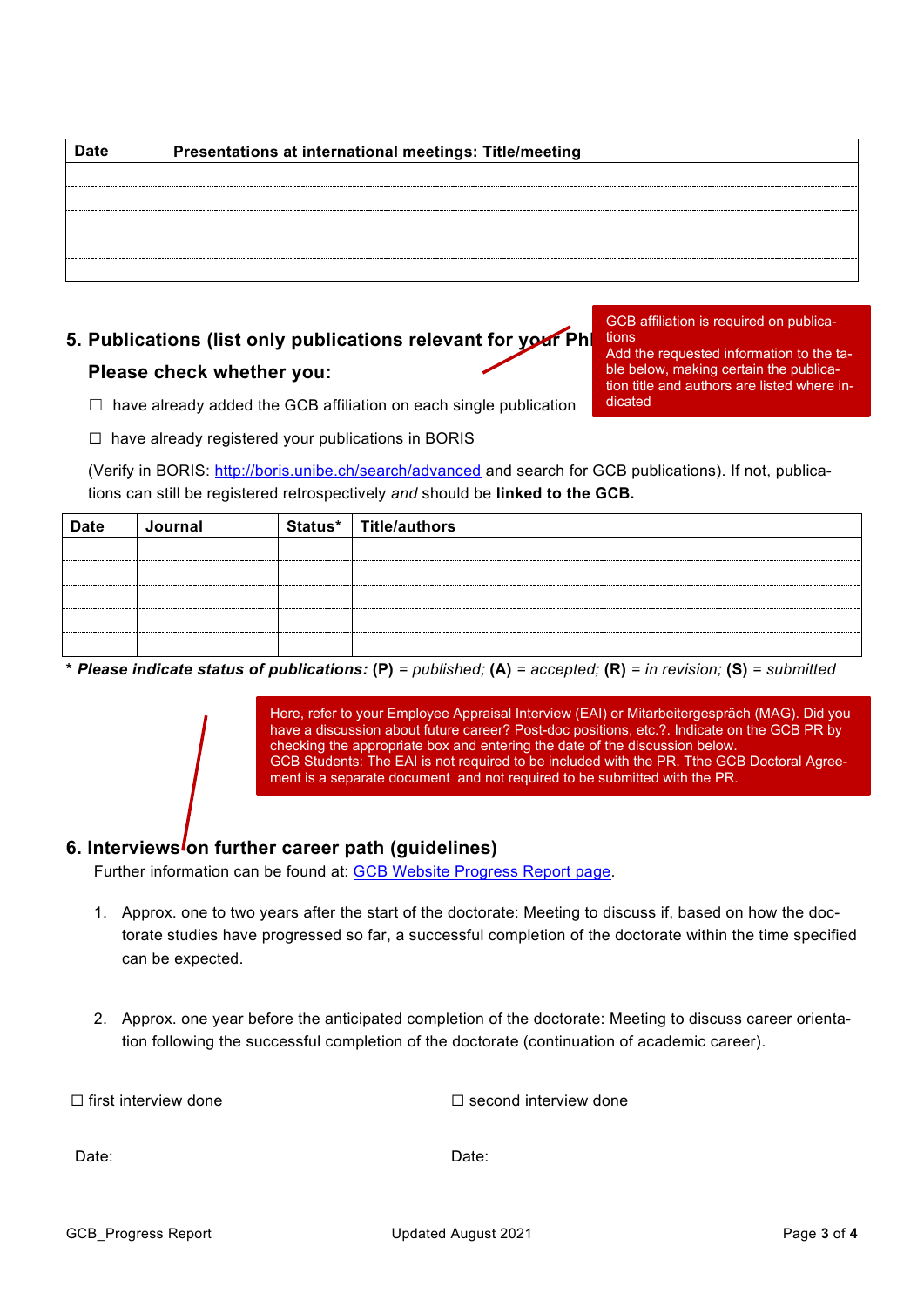#### **7. Research Progress**

**Instruction:** Please compile your research progress in a *separate* document, for research plan outlined in your application project.

Generally, this is submitted as two pages per year. It is recommended to discuss with your mentor how they would like to see this information presented, e.g., each goal and corresponding results, discussion & outlook separately

For each following report refer to the goals set in the previous progress report.

For each goal you set, report your progress (for example: describe what you could do, what is not achieved yet and finally if you could not do some explain the circumstances.)

Include the following sections:

- **1) Brief outline of the topic**
- **2) Results**
- **3) Discussion**
- **4) Outlook.**

If needed, figures may be inserted as well. This separate document should comprise a total of **2 to 3 pages.** After completion, **attach** this document in PDF format to the main, signed & dated Progress Report form, and send the two documents as **one** *single,* **merged PDF file** to the GCB [\(info@gcb.unibe.ch\)](mailto:info@gcb.unibe.ch).

Please check the relevant research period:

………………………………………………

- □ 1<sup>st</sup> Year Report
- □ 2<sup>nd</sup> Year Report



Please indicate planned thesis defense date. Update this date in subsequent progress reports when plans change, using the comments field

- □ 3<sup>rd</sup> Year Report Indicate planned date of thesis submission: …………………………………………………………
- □ 4<sup>th</sup> Year Report Indicate planned date of thesis submission:

#### **Comments (3rd & 4th year: indicate planned date of thesis submission above)**

| <b>Place, date (mandatory)</b>                                            | <b>Signature of the candidate (mandatory)</b> |
|---------------------------------------------------------------------------|-----------------------------------------------|
| Place, date and signature (electronic<br>acceptable) are legally required |                                               |

**Place, date** (mandatory) **Signature of the supervisors** (mandatory)

|  | Signature of the supervisor (mandatory) |  |
|--|-----------------------------------------|--|
|  |                                         |  |

…………………………………………………………………

**Instruction for Progress Report form** (in case no electronic signature is available): 1) convert the completed form to PDF; 2) print out last page, date & sign it manually, 3) scan it as PDF; 4) replace last page with new *signed* page and *merge* with form. **Finally, do not forget to attach the separate Research Progress document.**

*Please submit the dated and signed Progress Report form with attached Research Progress document <i>Progress one single, merged PDF file to [info@gcb.unibe.ch.](mailto:info@gcb.unibe.ch)* The GCB will receive approximately 175 reports 3 x each year. Your mentor will receive 5-10 per year. Properly name the files you send.

G<sub>C</sub> Please indicate the following in the filename:<br>G<sub>C</sub> Please indicate the following in the filename:<br>C<sub>C</sub> Please indicate the following in the filename:  $GCB$  promotion regulations Art.71 require this progress report written together and signed by you and your supervisor and forwarded to your mentor. When you send the progress report, to your mentor. Include the Evaluation form with your name and progress report number for your mentor.

PR # (e.g., 1, 2, 3) Family Name\_First Name Year (e.g., 2022, 2023, 2024) **i.e. PR2\_Keller\_Amelie\_2022**